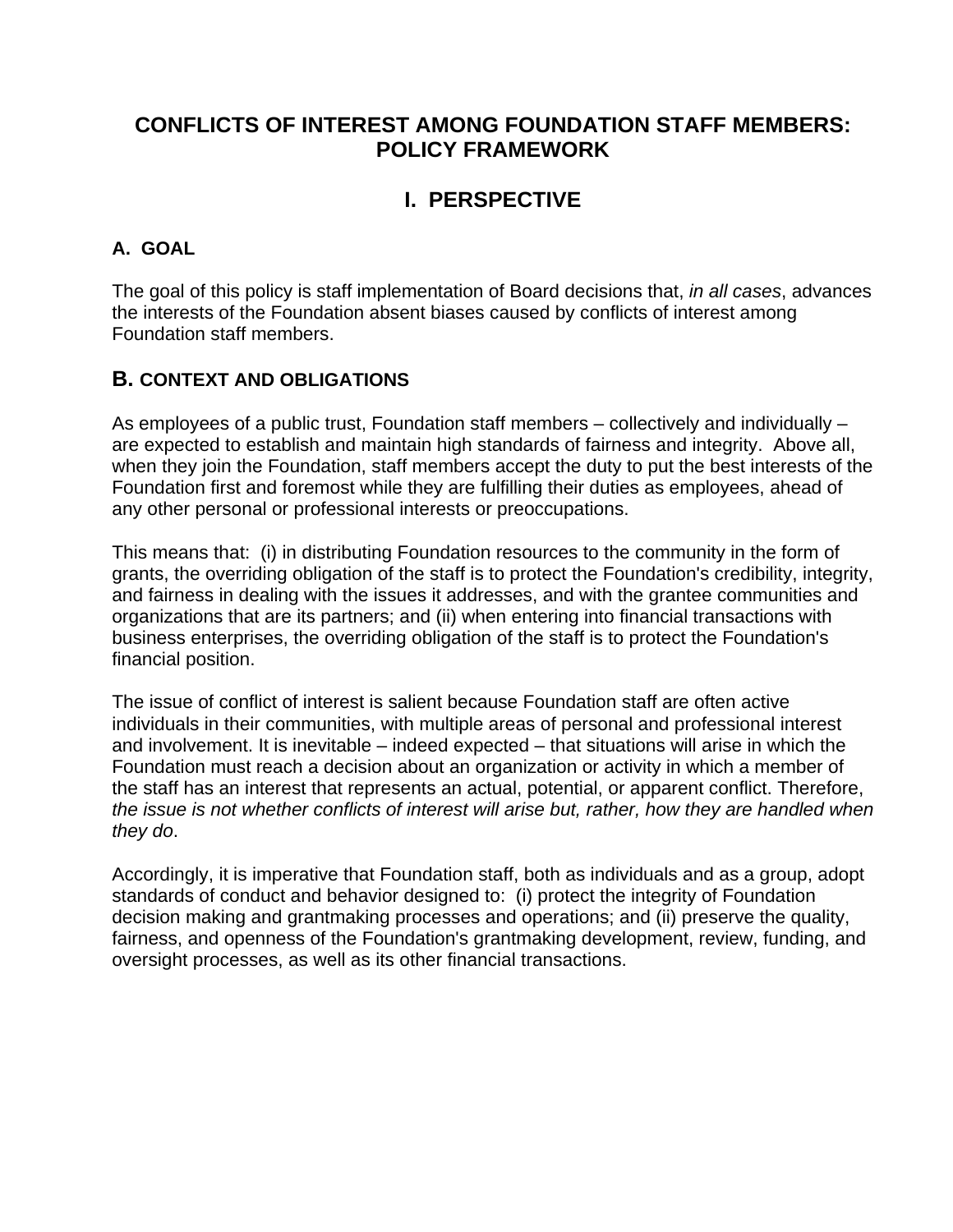#### **C. THREATS**

Threats to the goal of effective Foundation programs and operations include anything that gets in the way of the duty of staff members to put the Foundation's interests first, as they fulfill their obligations as employees. Principal among these threats are those having to do with self-interest or divided loyalties.

**Financial Self Interest.** Money changes everything! The most obvious and pervasive conflicts of interest come about as the result of the possibility that a Foundation decision or action may benefit a staff member or a close relative financially by: (i) steering Foundation business to a vendor or professional practice (e.g., law office, accounting firm) in which the staff member or close relative has a financial interest; (ii) steering grants to a non-profit organization in which the staff member or close relative is a board member, employee, or volunteer; or (iii) supporting a business transaction (e.g., purchase of real estate) from which the staff member or close relative stands to benefit financially

**Personal or Professional Self Interest.** Beyond financial self-interest are a number of less obvious but perhaps more insidious threats to Foundation programs and operations. For example: (i) professional insecurity or conceit may reduce a staff member's effectiveness through his/her need always to be right and to dominate all conversations, and through an inability to serve as *one* member of a staff that, to be effective, must work as a team; (ii) personal beliefs and agendas may lead a staff member to become perceived by other staff as a "*one-note Johnny*," i.e., a strong advocate for particular issues, population groups (e.g., racial or ethnic minorities, social or economic classes, age cohorts), or geographic areas to the exclusion of all others; and (iii) loyalty to friends and colleagues – or, conversely, personal animosities – may bias a staff member's views of certain issues, programmatic strategies, programs, or organizations.

**Divided Loyalties.** Divided loyalty refers, primarily, to a conflict between a staff member's duty to the Foundation and his/her loyalty to another organization. In fulfilling their obligations to the Foundation, staff must be diligent about not allowing their relationship (or that of a close relative) with another organization with which they have an interest – financial or otherwise – to bias their input to Foundation deliberations, decisions, or actions.

### **II. POLICY FRAMEWORK**

**Principles.** It is inevitable that the Foundation will have to decide how best to handle decisions about issues in which one of its staff members – or a close relative or professional associate – has an "outside" interest that represents an actual or apparent conflict with his/her obligations to the Foundation. The challenge is to prevent as many conflicts as possible but, when they occur, to manage them firmly and consistently.

The following represents a set of principles that, if adhered to, can reduce the threats posed by conflicts of interest to Foundation decisions, programs, and operations: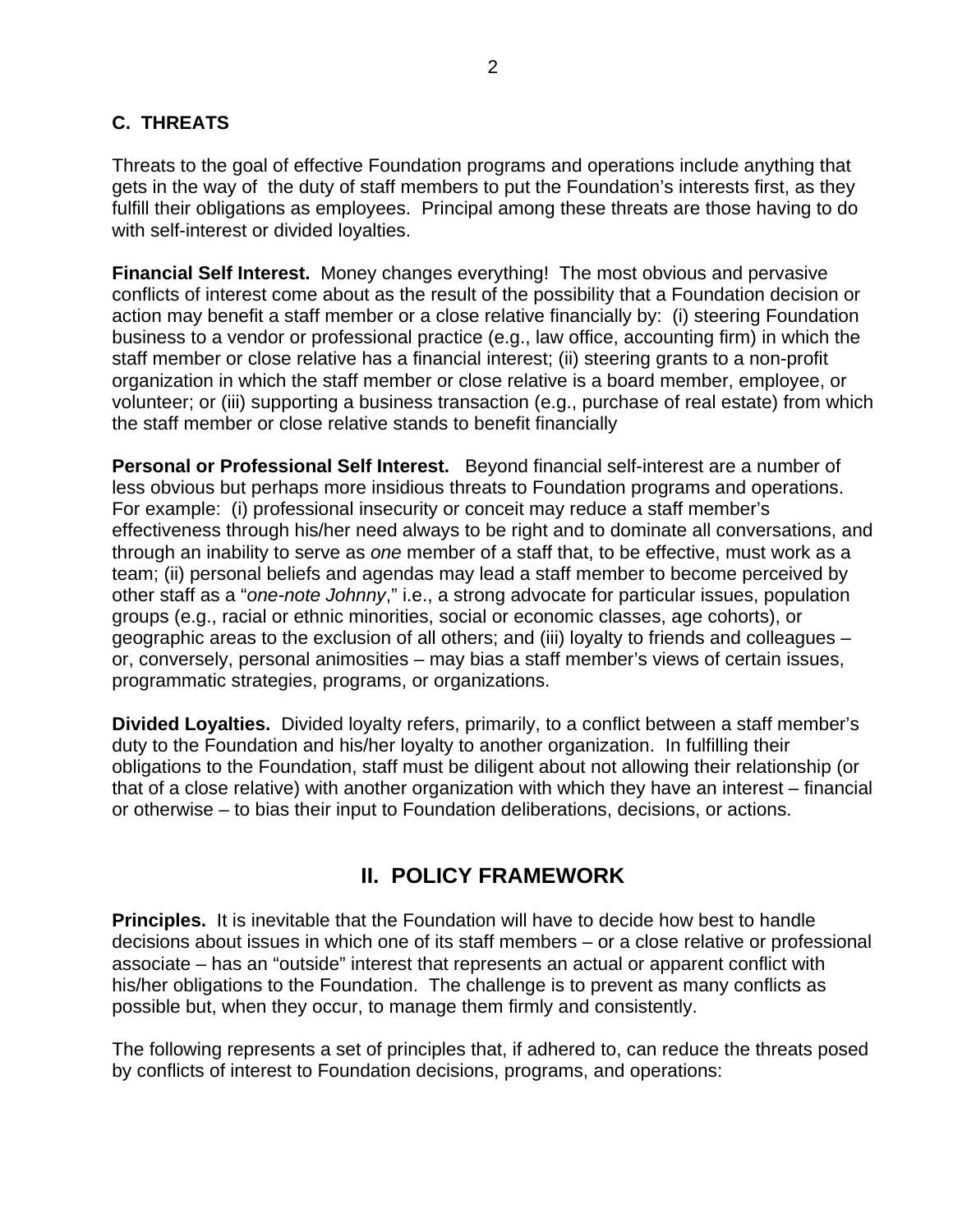- *Obligation.* While fulfilling their duties as employees, staff members are obligated to put the best interests of the Foundation first and foremost, ahead of any other personal or professional interests or institutional loyalties.
- *Objectivity.* Effective programs and operations require focused, clear thinking, unimpeded by concern for one's own self interests, or those of other individuals or institutions.
- *Threat.* Conflicts of interest whether actual or apparent are real, ubiquitous, and potentially a threat to a staff member's effectiveness and the Foundation's success.
- *Policy Imperative.* Potential and actual conflicts of interest among staff can best be prevented and managed by the development of, and strict adherence to, a clear, explicit, and consistent policy.
- *Awareness.* It is the responsibility of each member of the staff, and the staff as a whole, to be vigilant and sensitive about situations that represent actual or apparent conflicts between their obligations to the Foundation and other personal or professional interests, agendas, or organizational loyalties.
- *Disclosure* When a staff member identifies a conflict, it should be disclosed well in advance of any discussion or action in which the conflict is a factor (for example, by submitting an annual disclosure form), and *again* at the time of the discussion or action.
- *Recusal* A staff member for whom an issue being discussed represents a real, apparent, or potential conflict of interest should leave the room while the issue is being discussed and action taken. *Conflicted staff must not attempt to influence a decision process nor be present when decisions are being contemplated or made.*
- *Confidentiality.* All discussions, decisions, actions, and documents related a staff member's role as an employee of the Foundation are to be treated with strict confidentiality. What happens in the Foundation stays in the Foundation.

**Policy.** It is the policy of the Foundation to maximize the degree to which the decisions made and actions taken by members of the staff are free from biases caused by conflicts between an employee's duty to the Foundation and: (i) financial self interest; (ii) loyalty to another organization; (iii) competing personal or professional agendas; or (iv) personal or professional relationships.

It is the responsibility of staff members to be vigilant and sensitive about situations that represent actual, potential, or apparent conflicts of interest. This means, at a minimum:

• Annually completing a conflict of interest disclosure form describing all situations and affiliations that represent actual, potential, or apparent conflicts of interest;